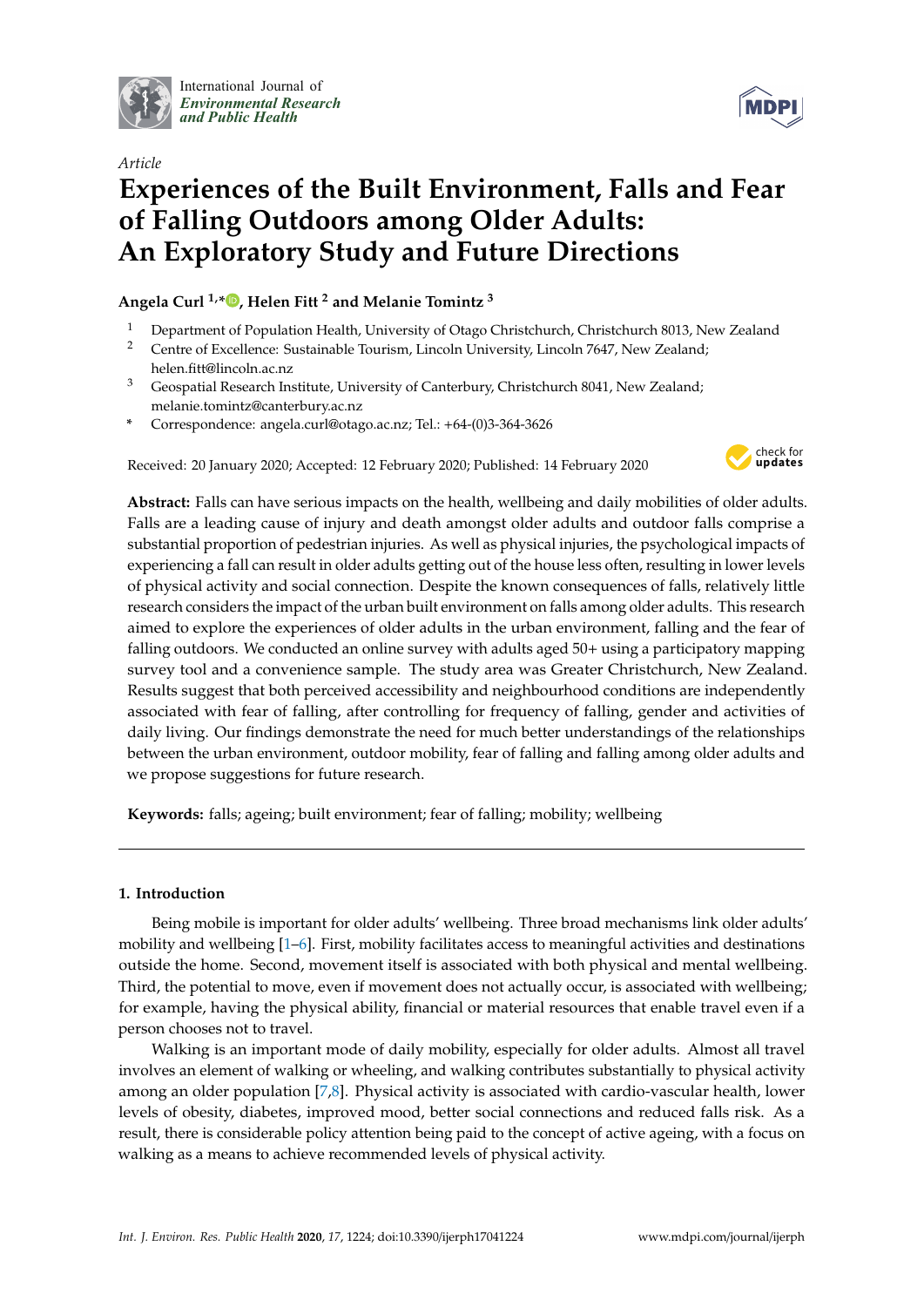The physical and psychological impacts of experiencing a fall can lead to reductions in daily mobility, decreased physical activity, social isolation and reduced confidence [\[9,](#page-12-4)[10\]](#page-12-5) among older adults, with ongoing implications for wellbeing and quality of life.

The urban environment can impact directly on the risk of falls. Estimates of the number of falls occurring outdoors vary, but have been reported at being from around half [\[11,](#page-12-6)[12\]](#page-12-7) up to 72% [\[13\]](#page-12-8) of all falls. The risk factors associated with outdoor falls are different to indoor falls, with outdoor fallers less likely to be frail, likely to be younger and more active [\[11\]](#page-12-6). As a result, the environment has a greater influence on outdoor falls than indoor falls [\[13,](#page-12-8)[14\]](#page-12-9). Li et al. found that 73% of outdoor falls were associated with a reported environmental risk factor [\[13\]](#page-12-8).

There is a lack of data available on the locations where outdoor falls occur and limited data on footpath conditions in many jurisdictions. This makes the identification of specific environmental features associated with outdoor falls challenging. Outdoor falls often occur as a result of a slip or trip hazard [\[13\]](#page-12-8) and have been associated with uneven surfaces and footpath condition; wet surfaces and other poor weather conditions; footpath material; footpath obstructions; crossing the road; changing levels (e.g., stepping up or down a kerb or slopes); getting out of a vehicle; lighting; crowded places; inappropriate footwear; lack of attention or walking too fast [\[9,](#page-12-4)[11,](#page-12-6)[13–](#page-12-8)[17\]](#page-13-0). In a longitudinal study of falls occurrence, Lee et al. [\[9\]](#page-12-4) show that older people living in areas with more environmental barriers and worsening environmental conditions were more likely to report a fall at follow up. Greater neighbourhood walkability has been associated with higher prevalence of outdoor falls [\[18\]](#page-13-1), although this is likely to be due to higher rates of walking, and therefore greater exposure to risk, drawing attention to the complexity of relationships between the urban environment, fear of falling and outdoor falls.

Falls among older adults are a considerable public health issue. Around a third of adults aged over 65 fall over at least once a year [\[10,](#page-12-5)[12](#page-12-7)[,19\]](#page-13-2). In many countries, falls are the leading cause of injury resulting in hospitalisation, and in many cases, death. Longitudinal studies have shown that those who fall more frequently experience excess mortality [\[20\]](#page-13-3).

Fear of falling can also have substantial impacts on older adults' quality of life. Fear of falling is a concern about falling over which results in activity avoidance [\[21\]](#page-13-4) and is common among older adults, whether they have experienced a fall or not [\[21](#page-13-4)[,22\]](#page-13-5). Concerns about falling over can lead to reductions in daily mobility and associated physical activity, an increased risk of falls and threaten the wellbeing of older adults [\[19](#page-13-2)[,23–](#page-13-6)[28\]](#page-13-7). Fear of falling is associated with reduced social activity, depression, decreased quality of life, difficulties with activities of daily living and functional disability [\[27,](#page-13-8)[28\]](#page-13-7). Individual risk factors for fear of falling have been well studied and include having experienced at least one fall and being female and older [\[27,](#page-13-8)[29\]](#page-13-9). Although having experienced a fall is associated with fear of falling, a considerable proportion of older adults have been shown to report a fear of falling, whether they have experienced a fall or not [\[22\]](#page-13-5) and Friedman et al. found that fear of falling is independently associated with falling and vice versa [\[30\]](#page-13-10). If activity is limited as a result of fear of falling, the risk of falling increases [\[30\]](#page-13-10).

There is increasing evidence of relationships between the quality of the urban environment, walking behaviours, and physical and mental health and wellbeing outcomes [\[31,](#page-13-11)[32\]](#page-13-12). Some research focuses specifically on older adults, seeking to identify environmental features that can support or discourage walking related physical activity [\[33\]](#page-13-13). The role of the environment in contributing to fear of falling warrants further attention. Some recent studies have focussed on environmental factors associated with fear of falling. Weather conditions such as snow, ice and wind, footpath conditions and materials, and presence of cyclists and skateboarders have been discussed in relation to fear of falling [\[16\]](#page-13-14). Based on self-reported environmental characteristics, Lee et al. [\[34\]](#page-13-15) found that low traffic speeds were associated with lower odds of reporting a fear of falling. Drainage ditches and broken footpaths were associated with a greater chance of reporting a fear of falling. Building on this Lee et al. suggest that spending more time outdoors in good quality environments might reduce fear of falling amongst assisted living residents in the US [\[23\]](#page-13-6).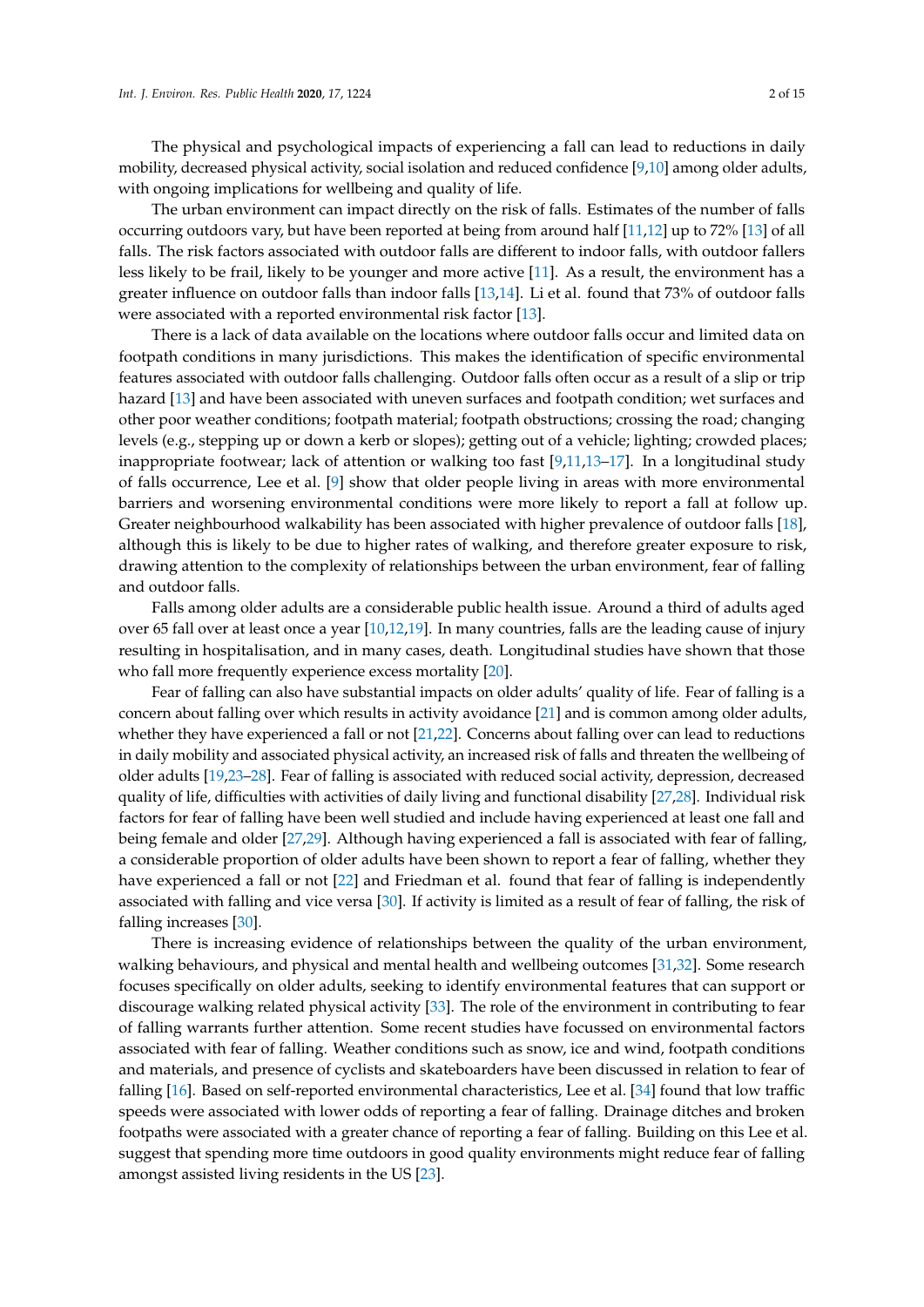In summary a considerable amount of research has focussed on individual risk factors for falling and fear of falling. There has also been a focus on environmental risk factors for falls occurring in the home and some attention has been paid to environmental risk factors for outdoor falls. However, there is limited research considering the relationships between urban environments, falls and fear of falling, although this is an emerging area of interest as indicated by a number of recent studies [\[16](#page-13-14)[,23](#page-13-6)[,34\]](#page-13-15). The neighbourhood experiences of older adults in relation to falls risk and fear of falling warrants further attention [\[16\]](#page-13-14). Beyond directly impacting a fall, is it is clear that experiences of the urban environment can play a role in fear of falling among older adults, which might be heightened among those who have experienced a fall [\[15\]](#page-13-16).

In this paper we contribute to this emerging area of research through an exploration of relationships between experiences of the neighbourhood environment, falling and fear of falling in a sample of adults aged over 50 in Christchurch, New Zealand.

#### **2. Materials and Methods**

#### *2.1. Design*

This study uses a cross-sectional survey design.

#### *2.2. Participants*

We used convenience and snowball sampling to recruit participants through networks of community groups working with older adults. Inclusion criteria were age 50 years or older, English speaking, residing in the Greater Christchurch (New Zealand) region, access to an electronic device to complete the questionnaire and capacity to complete an online questionnaire. Falling over and associated fear of falling can start to become a concern from quite a young age—as such we included adults over 50 in the study as we wanted to capture those who might be starting to experience concern about falling in outdoor environments.

#### *2.3. Measures*

#### 2.3.1. Outcome Measures: Falls and Fear of Falling

#### 1. Falling

We asked respondents whether they had fallen over in the last 12 months. Those who had fallen were asked a series of further questions relating to falling, including frequency of falling, location (at home, in the garden or driveway, in the street or elsewhere). Those who had fallen in the street were asked a further series of questions about the location of the fall.

2. Fear of Falling

We asked participants if they were scared of falling (yes/no). Those who reported a fear of falling were asked about their level of concern in different environments using an adapted version of the Falls Efficacy Scale (FES-I) [\[35\]](#page-13-17). We used seven of the 16 items from the FES-I which are specific to outdoor activities and added a further two items used by Hill et al. [\[36\]](#page-13-18) in an expanded version of FES-I focussed on outdoor activities. The nine items were going to the shop; going up or down stairs; walking around in the neighbourhood; walking on a slippery surface; walking in a place with crowds; walking on an uneven surface; walking up or down a slope; using public transport; crossing the road. There were some missing values—five respondents did not answer all nine items, but all answered at least seven. If respondents answered at least five items we weighted their responses out of nine. Individual mean is a simple, easily interpretable and appropriate way to deal with missing data in multi-question scales [\[37\]](#page-13-19). Although methods such as multiple imputation may sometimes be more appropriate, it was not deemed appropriate or necessary in a study of this size. Our nine-item scale is scored from 9 to 36, with higher scores indicating a greater fear of falling. The scale has a high level of reliability ( $\alpha = 0.93$ ),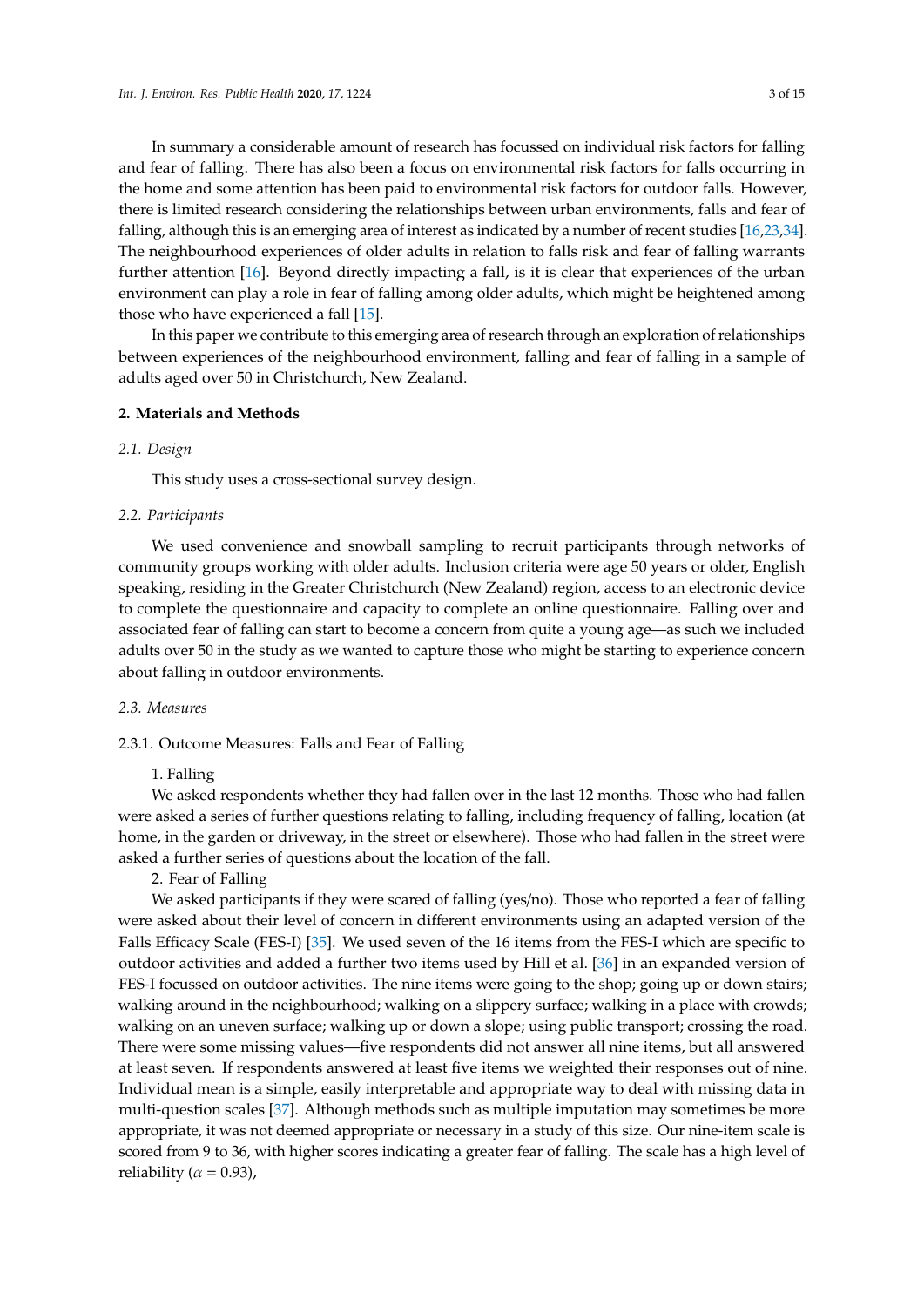#### 2.3.2. Environmental Measures

#### 1. Neighbourhood environmental conditions

We used a 12-item scale to assess difficulties with walking in the local neighbourhood. The items were based on environmental characteristics that have been associated with falls and fear of falling [\[15\]](#page-13-16). Respondents reported whether they experienced difficulties walking near home because of each of the following: presence/absence of footpaths; condition of footpaths; slope; width of footpath; footpath obstructions; puddles or leaves; steps or stairs; busy roads; pedestrian crossing facilities; street lighting; traffic speed; and crime. Agreement between the items is strong ( $\alpha = 0.95$ ). We combined all items into a single variable taking the mean of the response to the 12 items. Higher scores indicate a poorer perception of the neighbourhood environment.

#### 2. Perceived accessibility (PAC)

We used a self-report measure of perceived accessibility based on that developed by Lättman et al. [\[38\]](#page-14-0). The four item scale results in scores from 5 to 20, with higher scores indicating more positive perceptions of accessibility. Perceived accessibility is an important measure of how the accessibility of the built environment supports the needs of individuals, based on their abilities and constraints. The item has a high level of reliability ( $\alpha$  = 0.93).

### 2.3.3. Walking

We used questions from the International Physical Activity Questionnaire-Elderly (IPAQ-E) [\[39\]](#page-14-1) to ask about walking activity only, not other kinds of physical activity. Participants were asked on how many days they walked for at least 10 min during the last 7 days and on those days, how much time they usually spent walking. Data were cleaned, truncated and converted into categories of physical activity (PA) following the IPAQ scoring protocol.

# 2.3.4. Activities of Daily Living

We used a six-item scale to measure difficulties with day to day activities of daily living (ADL). Items were previously used in studies focused on outdoor mobility among mobile older adults [\[40](#page-14-2)[,41\]](#page-14-3). Items included reporting difficulty on a scale of "not hard at all" to "too hard to do" with walking 400 m; climbing one flight of stairs; doing work around the house; doing errands such as grocery shopping; using public transport; doing moderate physical activities. There were some missing values—14 respondents did not answer all items on the ADL scale. If respondents answered at least three items we weighted their responses out of six—only one respondent answered only three items, all others answered at least four and most answered five. This scale has a range from 6 to 30, with higher scores indicating greater difficulty with daily activities and is used as a measure of functional ability.

#### 2.3.5. Demographic

We asked respondents to report basic demographic data, including age (calculated from year of birth), gender, suburb, driver licence and living arrangements (alone, with spouse/partner, with family or other: with friends/in a retirement facility or communal home).

#### *2.4. Data Collection*

Data collection took place during August and September 2018 through an online questionnaire using a map-based survey tool called Maptionnaire. A web link was distributed through the researchers' networks of community-based groups working with older adults, including AgeConcern Canterbury, Elder Care Canterbury, the Earthquake Disability Leadership Group, Sport Canterbury, University of the Third Age (U3A), Canterbury Workers Education Association and Otautahi Community Housing ¯ Trust. The questionnaire took 10–15 min to complete.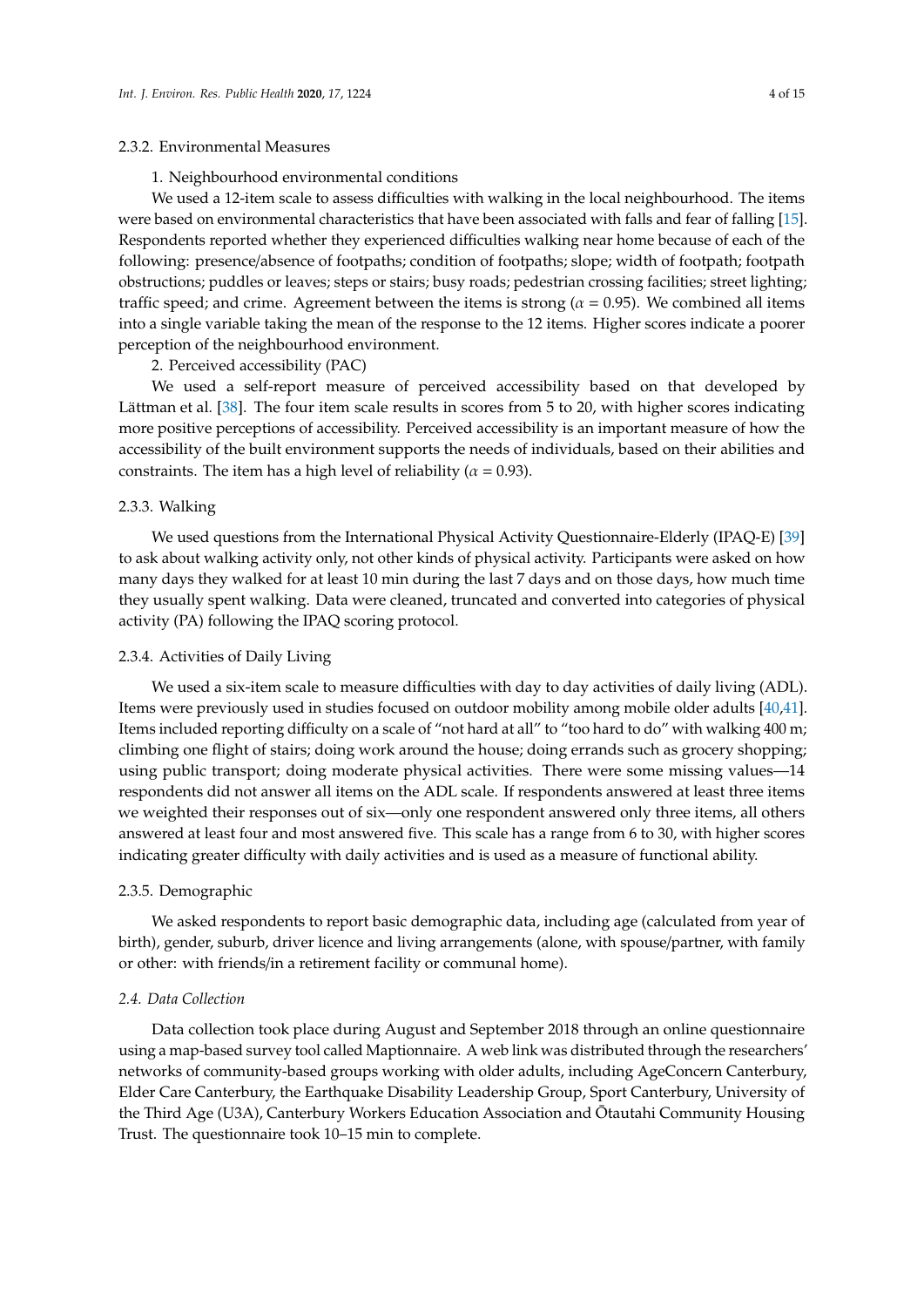#### *2.5. Ethical Approval*

Ethical Approval was granted by the University of Canterbury Human Ethics Committee (2017/145). A project information and privacy statement was included at the beginning of the questionnaire. Informed consent was given by completion of the questionnaire.

#### *2.6. Study Area*

The study area is the Greater Christchurch urban area in New Zealand. This covers the city of Christchurch as well as the urban areas of surrounding districts: Waimakariri and Selwyn. Christchurch is the second largest city in New Zealand, with a population of 378,480 [\[42\]](#page-14-4). The surrounding districts of Waimakariri and Selwyn have a combined population of 120,290 [\[42\]](#page-14-4), with an increasing urban population following the Christchurch earthquakes sequence in 2010–11, which resulted in population dispersal away from Christchurch city and into other regional centres. Both New Zealand as a whole and Christchurch have 15% of the population over 65, and 34% over 50. In Waimakariri, 19% of the population is over 65 and 40% over 50, and in Selwyn, 12% is aged over 65 and 31% over 50 [\[42\]](#page-14-4).

The impacts of the earthquakes in 2010–11 on the urban environment mean that there have been considerable challenges for the pedestrian environment over recent years, which are likely to impact on experiences and perceptions of the neighbourhood environment, and footpath quality in this study [\[43\]](#page-14-5). The urban environment in the study area is medium to low density, with the majority of the population living in suburban environments in single low rise houses.

#### *2.7. Analyses*

We describe participant characteristics for the overall sample and according to whether or not a participant reported having fallen in the past 12 months. We report associations with (a) falling and (b) fear of falling using logistic and linear regression models. We present unadjusted models for each environmental variable and covariate. We then show adjusted models for each environmental variable, controlling for each significant covariate and for sex, given the uneven sample distribution. Finally, we present a multivariate linear regression model for fear of falling, given that both environmental variables remained significant (*p* < 0.05) after controlling for covariates. All analyses were undertaken using SPSSv25.

#### **3. Results**

We received 174 responses to the online survey. After cleaning the data to remove those who did not live in the Greater Christchurch region (*n* = 13) and those who did not respond to key questions (falling, or fear of falling,  $n = 32$ ) the clean dataset contains 129 respondents. Given the low sample size in some groups, results are indicative only and should be interpreted with caution.

#### *3.1. Sample Characteristics*

The characteristics of the sample are shown in Table [1.](#page-5-0) A large proportion of the sample is female (81%). The sample under-represents those in younger age groups. Those aged 50–59 constitute 13% of our sample, compared with 39% of the Greater Christchurch population aged over 50. Those aged 60–69 comprise 26% if our sample compared with 30% of the population over 50 (Statistics New Zealand, 2018). Those aged 70–79 are over-represented, comprising 48% of the sample, compared with the population (19%) whereas those aged over 80 (12%) compares with the population (11%). Table [1](#page-5-0) also describes the characteristics of the main outcome variables: falling and fear of falling. These are discussed in the following sections.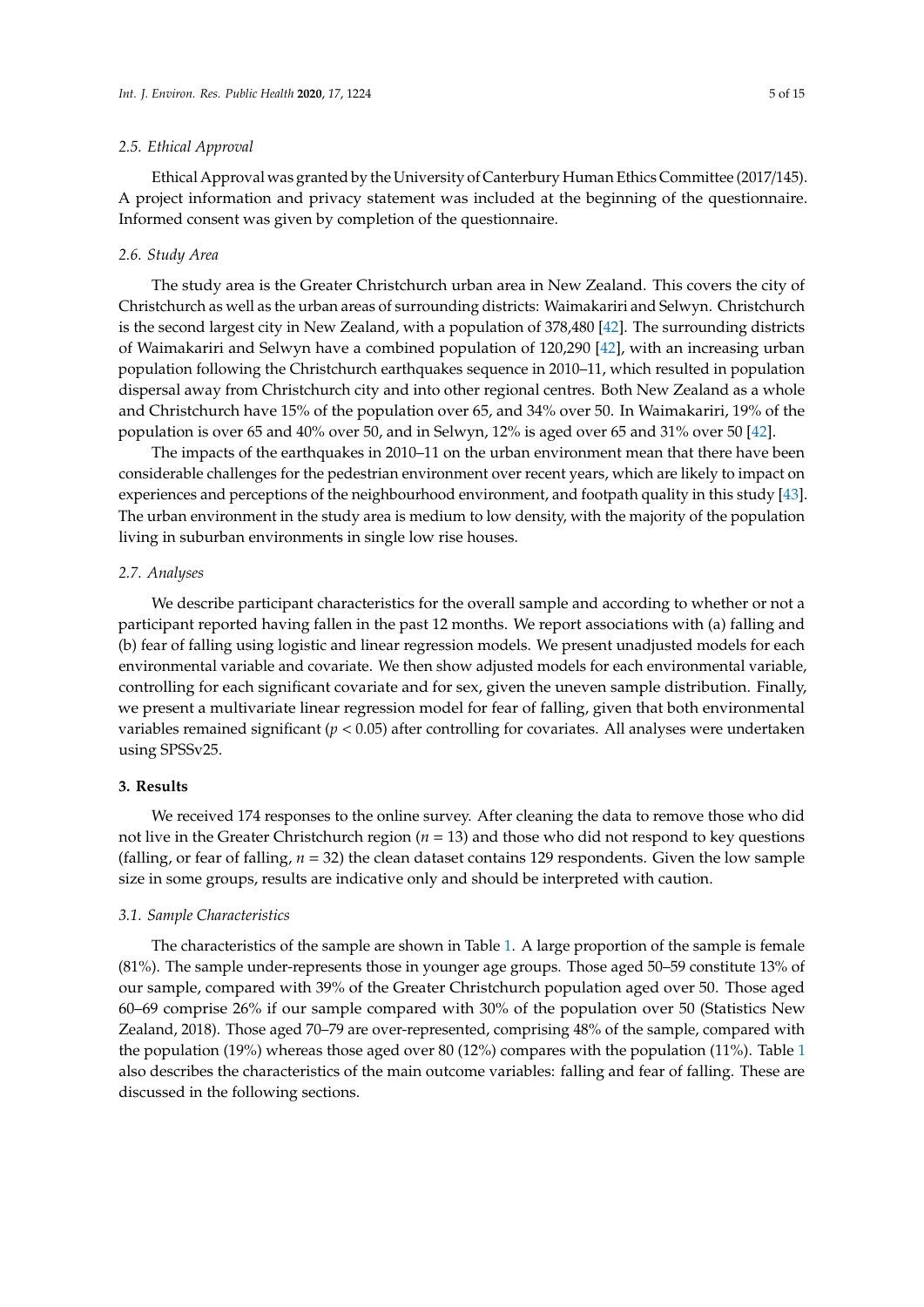<span id="page-5-0"></span>

| Variable                           | Total Sample $n = 129$ * (%) | Fallen $n = 44$ (%) | Fear of Falling $n = 55$ (%) |
|------------------------------------|------------------------------|---------------------|------------------------------|
| Gender: Female                     | 99 (81)                      | 77                  | 93                           |
| Age 50–59                          | 17(13)                       | 16                  | 15                           |
| Age 60-69                          | 34 (26)                      | 34                  | 26                           |
| Age 70–79                          | 62(48)                       | 39                  | 46                           |
| Age $80+$                          | 16(12)                       | 11                  | 15                           |
| Driver licence                     | 121 (95)                     | 96                  | 93                           |
| Lives alone                        | 38(30)                       | 34                  | 32                           |
| Live with spouse/family            | 88 (68)                      | 66                  | 69                           |
| Walking related PA: Low            | 58 (50)                      | 55                  | 54                           |
| Walking related PA: Medium         | 53 (46)                      | 38                  | 42                           |
| Walking related PA: High           | 5(4)                         | 7                   | 4                            |
|                                    | Sample: Mean (sd)            | Fallen: Mean (sd)   | Fear of Falling: Mean (sd)   |
| Age                                | 70.5 (7.9)                   | 70.1(8.1)           | 70.6 (8.1)                   |
| Activities of daily diving (scale) | 6.3(3.5)                     | 8.1(4.1)            | 8.1 (3.9)                    |
| Perceived accessibility            | 17.3(3.5)                    | 16.1(3.8)           | 15.8(3.9)                    |
| Minutes walked per week            | 315(295)                     | 336 (359)           | 276 (295)                    |
| Neighbourhood conditions           | 2.3(1.1)                     | 2.6(1.1)            | 2.5(1.2)                     |
| Fear of falling (scale)            | 13.2(61)                     | 15.0(7.4)           |                              |

**Table 1.** Sample characteristics (column%).

\* Numbers may not add to 129 where there are missing responses. Percentages may not add to 100 due to rounding.

Most participants were reasonably active, with a high mean number of minutes walked per week. Only seven respondents reported no days walking for at least 10 min in the past 7 days and most (60%) walked for at least 10 min on five or more days in the previous week.

#### *3.2. Falling*

Around a third (34%) of all respondents reported having fallen over in the past 12 months. Just under half (44%) of those, or 15% of the whole sample have fallen over more than once.

Table [1](#page-5-0) shows that 77% of those who have fallen are female, compared with 81% of respondents being female. Interestingly those who have fallen are slightly more likely to be in the high PA category (7%) compared with the sample as a whole (4%) and to report more minutes per week walking. This may indicate that those who are more active are more exposed to the risk of falling. Those who have fallen at least once report greater difficulties with activities of daily living, poorer perceived accessibility, a greater fear of falling and poorer neighbourhood conditions than the overall sample.

Table [2](#page-6-0) presents logistic regression models showing odds ratios of reporting a fall in the past 12 months. Each explanatory variable is entered into a separate model. We present results for those who have fallen at least once in the previous year compared with those who have not fallen. The first column shows unadjusted bivariate associations. The second column shows associations with the environmental variables adjusted for activities of daily living and gender. Both neighbourhood conditions and perceived accessibility show significant associations with having fallen. Those with poorer perceptions of their neighbourhood environment are more likely to have fallen (OR: 1.51). Those who have better perceived accessibility are less likely to report having fallen (OR: 0.87). However, after adjusting for activities of daily living and gender these associations are not significant.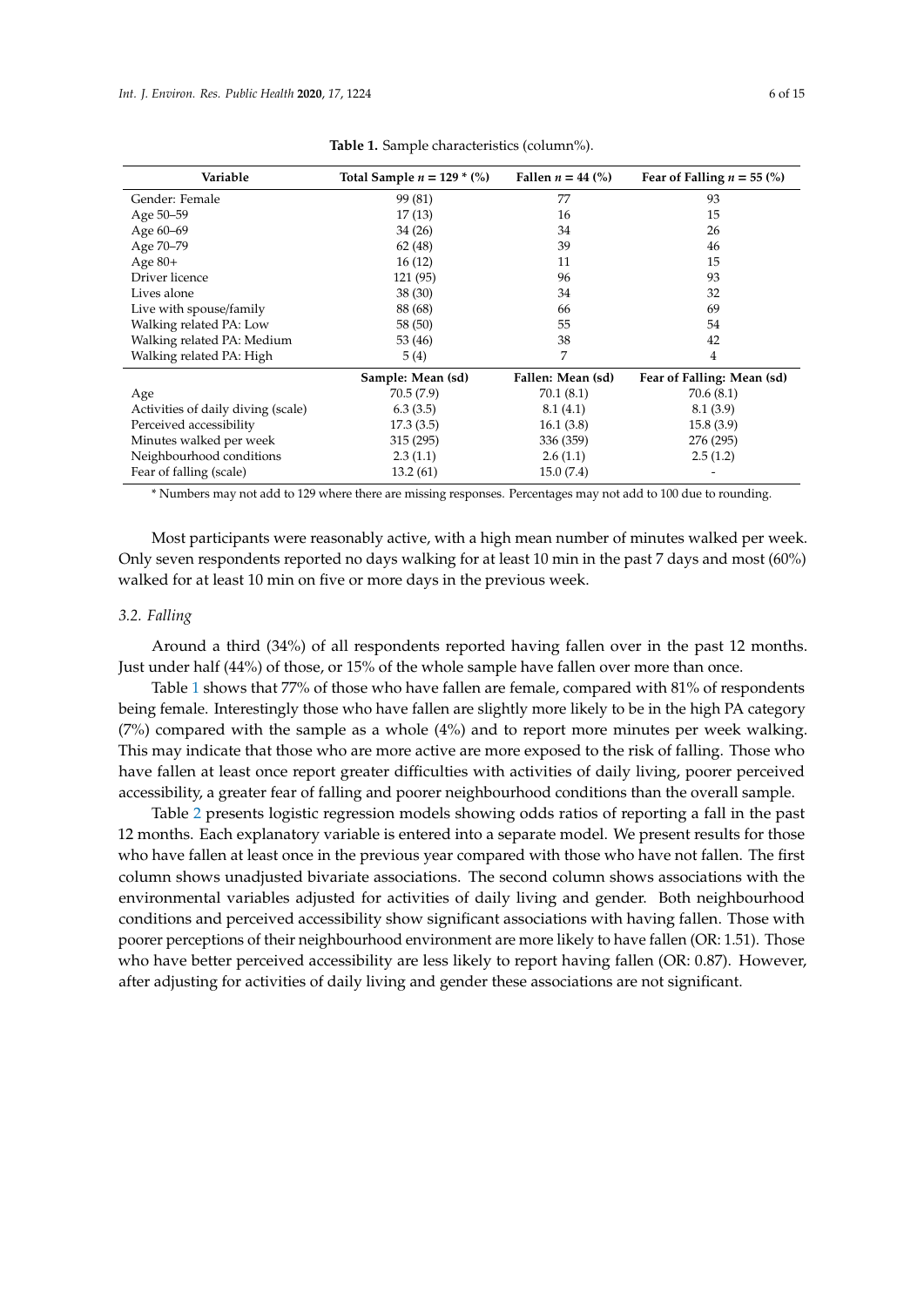| Covariate                            | <b>Fallen at Least Once</b><br>(Unadjusted)<br>OR (CI) | Fallen at Least Once (Adjusted for<br><b>ADL</b> and Gender)<br>OR (CI) |
|--------------------------------------|--------------------------------------------------------|-------------------------------------------------------------------------|
| Neighbourhood conditions             | $NR^2$ 0.06                                            | $NR^2$ 0.11                                                             |
|                                      | $1.51$ (1.06, 2.16) *                                  | 0.35(0.98, 2.04)                                                        |
| Perceived accessibility              | $NR^2$ 0.07                                            | $NR^2$ 0.07                                                             |
|                                      | $0.87$ $(0.78, 0.97)^*$                                | 0.94(0.80, 1.04)                                                        |
| Walking related PA (ref: Low)        | $NR^2$ 0.03                                            |                                                                         |
| Walking related PA: Medium           | 0.66(0.30, 1.15)                                       |                                                                         |
| Walking related PA: High             | 2.28 (0.35, 14.74)                                     |                                                                         |
|                                      | $NR^2$ 0.004                                           |                                                                         |
| Mins per week walking                | 1.00(0.99, 1.002)                                      |                                                                         |
|                                      | $NR^2$ 0.03                                            |                                                                         |
| Fear falling (ref: no fear)          | 1.81 (0.87, 3.79)                                      |                                                                         |
|                                      | $NR^2$ 0.06                                            |                                                                         |
| Fear of falling scale                | 1.07(1.01, 1.14)                                       |                                                                         |
|                                      | $NR^2$ 0.02                                            |                                                                         |
| Age                                  | 0.99(0.95, 1.04)                                       |                                                                         |
|                                      | $NR^2$ 0.06                                            |                                                                         |
| Male (ref: female)                   | 1.43(0.57, 3.56)                                       |                                                                         |
|                                      | $NR^2$ 0.01                                            |                                                                         |
| Live alone (ref: living with others) | 1.37(0.63, 3.01)                                       |                                                                         |
|                                      | $NR^2$ 0.001                                           |                                                                         |
| Driver licence (ref: no licence)     | 1.33(0.25, 7.15)                                       |                                                                         |
|                                      | $NR^2$ 0.07                                            |                                                                         |
| Activities of daily living           | $1.15(1.03, 1.29)$ *                                   |                                                                         |

<span id="page-6-0"></span>**Table 2.** Logistic regression models—odds ratios (OR) demonstrate the odds of having fallen in the past 12 months for each key variable.

1 NR<sup>2</sup>—Nagelkerke R-squared measure of model fit. 2  $*$  indicates significance at  $p < 0.05$ .

# Location of Falls

We also asked respondents who reported having fallen  $(n = 44)$  where their fall (s) occurred. The responses were as follows, shown as a percentage of those who reported a fall:

- Fallen at home: 35%
- Fallen in the garden or driveway: 35%
- Fallen in the street: 30%
- Fallen elsewhere: 32%

While 10% of the entire sample reported having fallen in the street, given the small sample size it is difficult to undertake any further analyses specific to those who have fallen outdoors.

Of those who reported falling elsewhere, free text responses suggest locations such as public buildings (libraries, hospitals, restaurants, churches), open spaces (parks, back country, wetlands, car parks) and while getting in/out of vehicles.

# *3.3. Fear of Falling*

This section reports associations with fear of falling. We report associations with both the binary outcome variable for fear of falling (Table [3\)](#page-7-0) and the adapted fear of falling scale (Table [4\)](#page-7-1).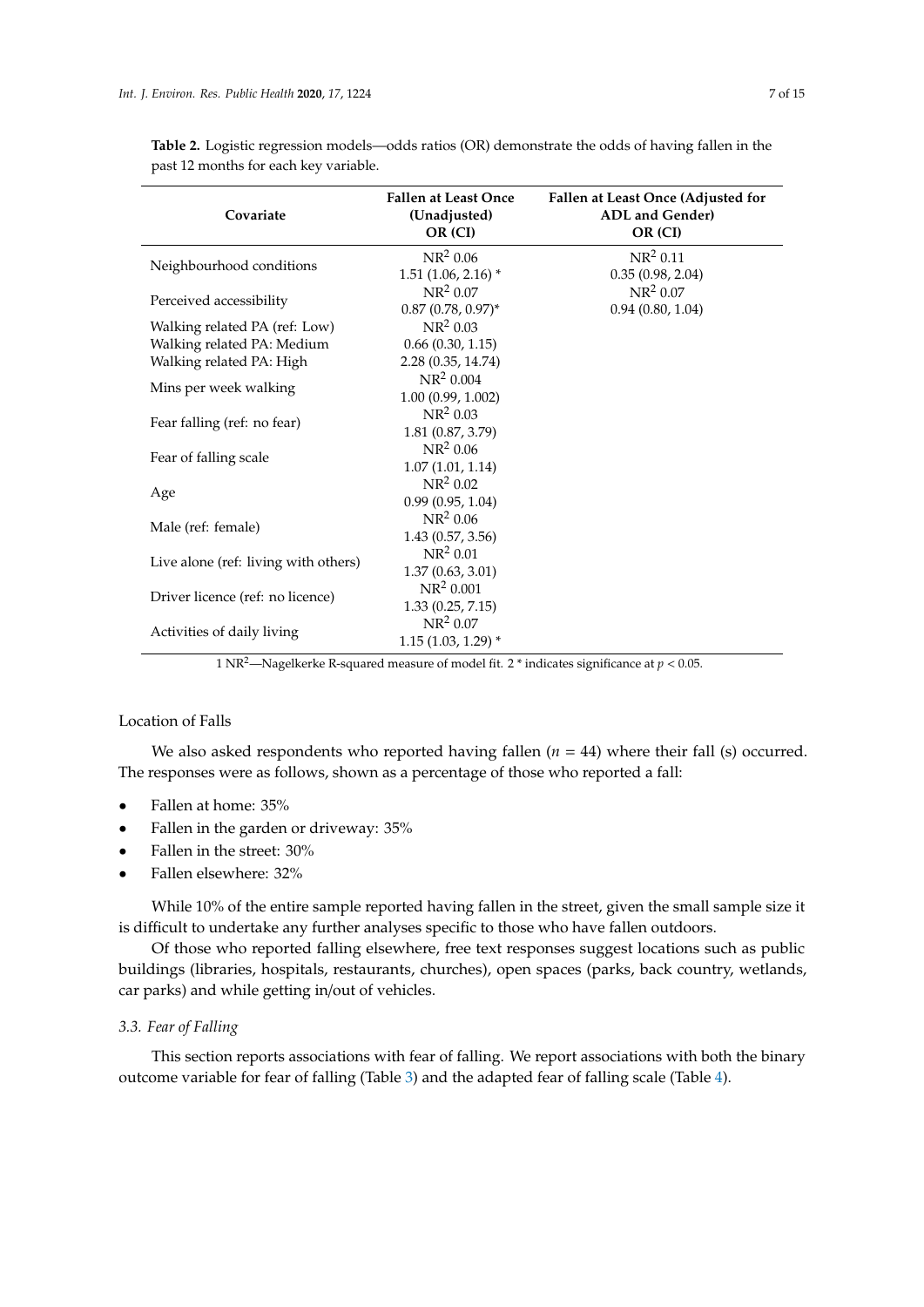| Covariate                              | <b>Fear of Falling</b><br>(Unadjusted)<br>OR (CI) | Fear of Falling (Adjusted for<br>Falling, ADL and Gender)<br>OR (CI) |
|----------------------------------------|---------------------------------------------------|----------------------------------------------------------------------|
| Neighbourhood conditions               | $NR^2$ 0.06<br>$1.50(1.06, 2.12)$ *               | $NR^2$ 0.27<br>1.27(0.87, 1.86)                                      |
| Perceived accessibility (PAC)          | $NR^2$ 0.18<br>$0.79$ (0.70, 0.89) **             | $NR^2$ 0.33<br>$0.78$ (0.66, 0.93) **                                |
| Walking related PA (ref: Low)          | $NR^2$ 0.07                                       |                                                                      |
| Walking related PA: Medium             | 0.75(0.35, 1.59)                                  |                                                                      |
| Walking related PA: High               | 0.82(0.13, 5.28)                                  |                                                                      |
| Mins per week walking                  | $NR^2$ 0.02<br>0.99(0.99, 1.00)                   |                                                                      |
| Frequency of falling (ref: not fallen) | $NR^2$ 0.06                                       |                                                                      |
| Fallen once                            | 1.1(0.44, 2.75)                                   |                                                                      |
| Fallen more than once                  | 2.59 (1.24, 10.38) *                              |                                                                      |
| Age                                    | $NR^2$ 0.00<br>1.00(0.96, 1.05)                   |                                                                      |
| Male (ref: female)                     | $NR^2$ 0.10<br>$0.20$ (0.06, 0.62) *              |                                                                      |
| Live alone (ref: living with others)   | $NR^2$ 0.02<br>1.16 (0.54, 2.49)                  |                                                                      |
| Driver licence (ref: no licence)       | $NR^2$ 0.07<br>0.53(0.11, 2.46)                   |                                                                      |
| Activities of daily living (ADL)       | $NR^2$ 0.11<br>$1.21(1.06, 1.38)$ *               |                                                                      |

<span id="page-7-0"></span>**Table 3.** Logistic regression models—odds ratios (OR) demonstrate the odds of having reported a fear of falling for each key variable.

<span id="page-7-1"></span>1 NR2—Nagelkerke R-squared measure of model fit. 2 \* indicates significance at *p* < 0.05, \*\* at *p* < 0.01.

**Covariate Fear of Falling Scale (Unadjusted) Fear of Falling Scale (Adjusted for ADL, Falling and Gender)** Neighbourhood conditions  $2.10 (1.56, 3.05)$ <sup>\*\*</sup>  $R^2$  0.14 1.38 (0.54, 2.22) \*\*  $R^2$  0.41 Perceived accessibility (PAC)  $-0.81 (-1.08, -0.55)$ <sup>\*\*</sup>  $R^2$  0.23  $-0.55$  ( $-0.85$ ,  $-0.47$ ) \*\*  $R^2$  0.41 Walking related PA (ref: Low)  $R^2$  0.03 Walking related PA: Medium −1.96 (-4.42, 0.33) Walking related PA: High −2.97 (-8.57, 2.63) Mins per week walking  $-0.004 (-0.008, -0.001)$  $R^2$  0.05 Fallen once 0.51 (−2.10, 3.11) Fallen more than once  $5.53 (2.63, 8.43)$ <sup>\*\*</sup>  $R^2$  0.10 Age 0.08 (−0.05, 0.21)  $R^2$  0.01 Male  $-3.92 \left(-657, -1.26\right)$ <sup>\*\*</sup>  $R^2$  0.07 Live alone 2.11 (−0.18, 4.41)  $R^2$  0.03 Driver licence −1.78 (−6.46, 2.90)  $R^2$  0.04 Activities of daily living (ADL)  $0.81 (0.54, 1.09)$ <sup>\*\*</sup>  $R^2$  0.21

**Table 4.** Linear regression models—associations with fear of falling scale.

 $1$   $\ast\ast$  indicates significance at  $p<0.01.$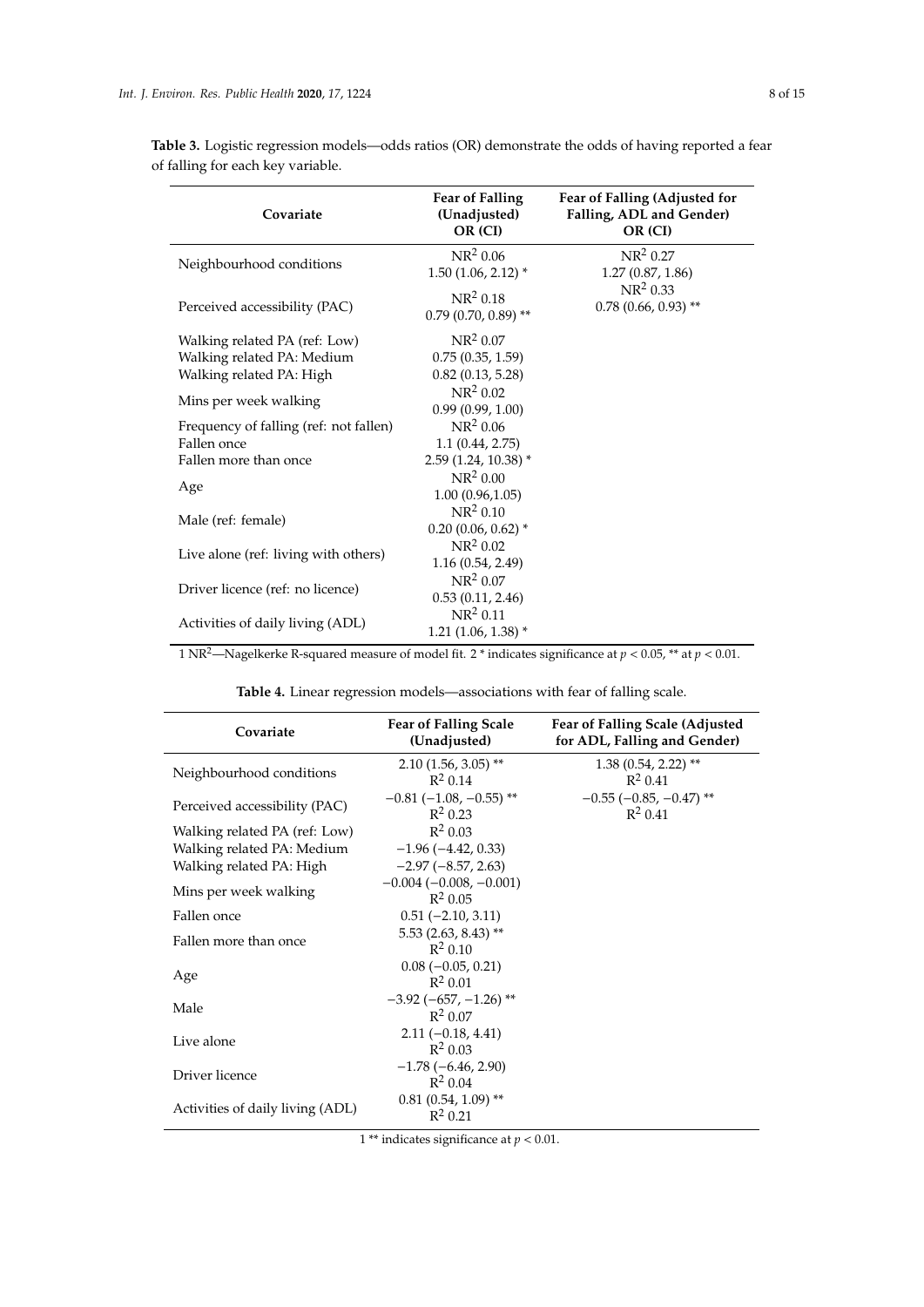Overall, 43% of respondents reported a fear of falling. To some extent this is skewed by females being over-represented in our sample, given they are more likely to report a fear of falling: 50% of females, compared with 17% of males report a fear of falling.

A total of 52% of those who have fallen, report a fear of falling, compared to 38% of those who have not fallen. Although there is no significant association between having fallen at all and fear of falling, those who have fallen more than once are more likely to report a fear of falling (OR: 2.59).

Those who report a fear of falling also report greater difficulties with activities of daily living (OR: 1.21), poorer perceptions of accessibility (OR: 0.79), and poorer neighbourhood conditions (OR: 1.50).

Perceived accessibility is significantly associated with fear of falling (OR: 0.78), after adjusting for ADL and gender, but neighbourhood conditions are not (OR: 1.27).

Table [4](#page-7-1) shows the results of linear regression models with the fear of falling scale as the outcome variable. Similarly to the binary outcome fear of falling, the fear of falling scale scores are greater for those who report poorer neighbourhood conditions (2.10), poorer perceived accessibility (−0.81), more difficulties with activities of daily living (0.81), those who have fallen more than once (5.53) and lower for males (−3.92).

<span id="page-8-0"></span>Given that both environmental variables remained significant after controlling for ADL, falling and gender, we also tested a full model with both environmental variables included in the same model, as opposed to separate models in Table [4.](#page-7-1) As shown in Table [5](#page-8-0) both perceived accessibility (−0.47) and neighbourhood conditions (1.15) are independently associated with fear of falling, after controlling for frequency of falling, gender and activities of daily living.

| Covariate                                             | <b>Fear of Falling Scale</b> |
|-------------------------------------------------------|------------------------------|
| Table 5. Linear regression model for fear of falling. |                              |

| Fear of Falling Scale            |
|----------------------------------|
| $1.15(0.32, 1.99)$ **            |
| $-0.47$ ( $-0.78$ , $-0.16$ ) ** |
| $-0.13$ $(-2.42, 2.15)$          |
| $2.98(0.41, 5.55)$ *             |
| $-4.12$ ( $-6.44$ , $-1.80$ ) ** |
| $0.51$ (0.19, 0.83) **           |
|                                  |
|                                  |

1\* indicates significance at  $p < 0.05$ , \*\* at  $p < 0.01$ .

#### **4. Discussion**

Our results indicate that poor neighbourhood conditions and poor perceived accessibility are associated with a fear of falling among survey respondents.

Fear of falling among our respondents is greater for those who report poorer neighbourhood conditions. This is consistent with other recent research, which has shown that those who fear falling have poorer perceptions of the physical environment [\[22,](#page-13-5)[34\]](#page-13-15). Our measure of neighbourhood conditions included items related to urban environments that have been found to be related to falling and a fear of falling in previous research. We cannot ascertain causality in this study, but the strong association between poorer perceptions of the neighbourhood environment and fear of falling should be a cause for concern. Those who experience a fear of falling avoid activities such as going outdoors [\[21\]](#page-13-4). Even if the environmental conditions have not caused a fear of falling, the results of this study demonstrate the importance of environmental conditions to those who fear falling. That neighbourhood conditions are associated with increased anxiety related to falling, which itself can result in poorer wellbeing and quality of life, has parallels with other research which has suggested that walking outdoors in poor urban environments might not promote wellbeing [\[44\]](#page-14-6). Therefore, efforts to promote walking as part of healthy active ageing agendas should consider the environment in which this takes place, as in some cases promoting walking in poor environments could have adverse effects such as fear of falling.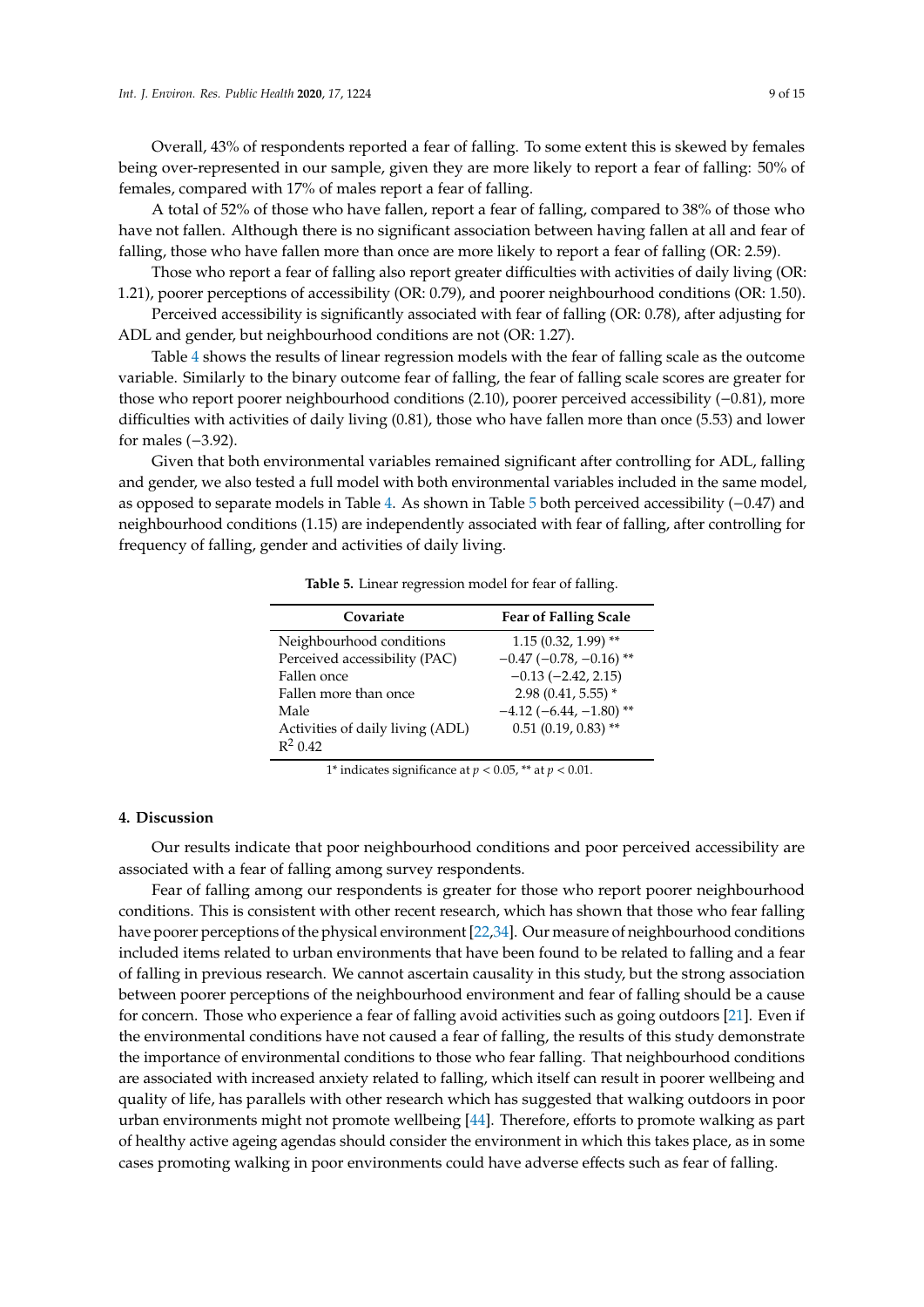Previous research has noted heightened environmental awareness following a fall [\[15\]](#page-13-16) which suggests there could be some value in future research investigating the moderating effect of having fallen on relationships between neighbourhood conditions and fear of falling. Falls on footpaths and streets are more likely to result in injury than recreational walking, particularly in more deprived areas [\[12\]](#page-12-7) where neighbourhood conditions are often poorer, suggesting that this fear of falling related to neighbourhood conditions is not unwarranted. However, in this study the relationship between neighbourhood conditions and having fallen in the past year did not hold in the adjusted model.

Similarly, poorer perceived accessibility is associated with fear of falling, but not falling in the adjusted model. Given that fear of falling has been described as an "exaggerated concern" [\[23\]](#page-13-6) it follows that those who are concerned about falling might have deflated beliefs regarding their level of accessibility in the local neighbourhood. Where this perception of accessibility influences behaviour then the range of destinations and social connections available to those with a fear of falling are compressed.

Fear of falling was more prevalent (44%) than having fallen over (34%), estimates which are broadly consistent with other research. Those who had fallen more than once were almost three times as likely to report a fear of falling (Table [4\)](#page-7-1). However, a considerable number of participants (25%) expressed concern about falling, despite not having fallen over in the past year. Others have attempted to understand 'which comes first': falls, or fear of falling [\[30\]](#page-13-10), concluding that each is a risk factor for the other whereby developing a fear of falling or experiencing a fall can lead to a spiralling falls risk, concern about falling and declines in mobility. The strong associations between neighbourhood conditions, perceived accessibility and fear of falling warrants further research understanding the role of the urban environment in contributing to development of a fear of falling, and the potential of good quality environments to mitigate against this.

Interactions with individual risk factors should also be considered. For example, the results of this study demonstrate that males are considerably less likely than females to report a fear of falling. Previous research supports this [\[27,](#page-13-8)[29,](#page-13-9)[34\]](#page-13-15) and has found that females are more likely to fear moving outdoors [\[45\]](#page-14-7). However, studies tend to treat sex as a covariate and has not explored the mechanisms that might explain such disparities, beyond a recognition that females have a higher prevalence of osteoporosis and musculoskeletal conditions [\[28\]](#page-13-7). Despite evidence of an enhanced fear of falling, females do not fall over outdoors any more frequently than males [\[46\]](#page-14-8), potentially because they restrict outdoor walking as a result of concerns about falling over. Future research should consider in more depth the role of gender in fear of falling and the implications for risk of falls, outdoor mobility and quality of life as well as interactions with urban environments.

Associations with walking related physical activity were not significant in this study. This is potentially due to the complex relationships between outdoor mobility, falling and fear of falling. The direction of coefficients in our results suggest that higher levels of walking are associated with a lower likelihood of a fear of falling but higher odds of having experienced a fall. Other research has found that high leisure time physical activity is associated with increased risk of outdoor, but not indoor falls [\[13\]](#page-12-8) because of increased exposure to risk [\[12\]](#page-12-7). Given the most common behaviour associated with outdoor falls is walking [\[46\]](#page-14-8), it is unsurprising that those who walk more experience more falls. Given the small sample size, we did not distinguish between indoor and outdoor falls in our analyses, which may explain our non-significant findings. Other studies have compared fear of falling among those who do and do not go outdoors independently and found significant associations, among assisted living residents [\[23\]](#page-13-6). However, in our sample most respondents (95.3%) had walked outside for at least 10 minutes on at least one day in the previous week. It is perhaps, then, surprising that we find such high rates of concern about falling, in a relatively young and active sample.

Despite a broad age range of respondents (51–87), there were no associations of age with falling or fear of falling. This demonstrates the importance of considering functional ability (measured using ADL) rather than biological age and supports extending studies on this topic to consider the younger-old. Injury data [\[47\]](#page-14-9) shows an increased prevalence of falls in the road or street with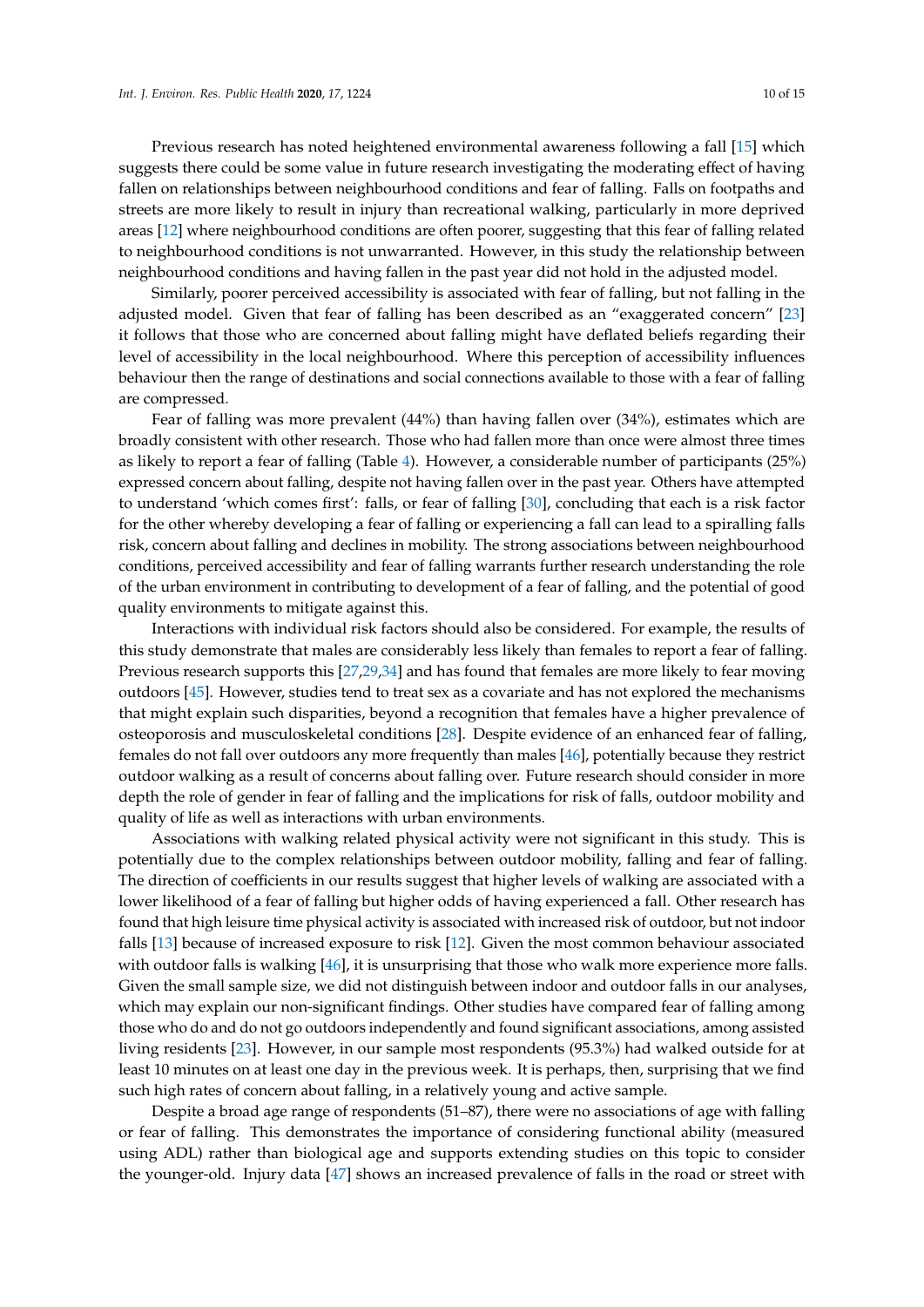age, with substantial increases for those over 60. Although the risk of injury may increase with age, the broader impacts of (potentially non-injurious) falls at a younger age on fear of falling and confidence going outdoors should be given more consideration. Especially when focussing on outdoor falls, those who are experiencing reduced functional abilities may start to fall outside from a much younger age than is typically included in studies of 'older' adults. In fact, 16% of those who had fallen over were in the 50–59 age group, slightly higher than the population (13%) in that age range—although this is likely because of the convenience sample which would appeal to those for whom the topic is pertinent.

#### *4.1. Limitations*

We used a convenience sample, limiting the representativeness of the sample and so the population inferences that can be made based on these results. However, the prevalence of falls mirrors that found in many other studies indicating that around a third of older adults have fallen over in the past year [\[10,](#page-12-5)[12,](#page-12-7)[19\]](#page-13-2). Given that only around a third of these falls happened in the street (*n* = 13), we could not undertake any analyses that focussed on falls in the street. This prevalence of falls in the street can usefully inform sample size calculations for future population surveys focussed on outdoor falls.

Use of online self-completion questionnaires can be problematic, especially amongst our study population. This was the only option for this exploratory study, but future studies should utilise other questionnaire formats. In particular, the online completion means we do not know how well individuals were able to engage and we may have excluded some participants as a result.

The relationships between urban environments, outdoor mobility, falling and fear of falling are complex and intertwined. Our cross-sectional study is limited in its ability to make causal inferences. There is scope for future research to consider the role of the urban environment in mitigating against fear of falling.

We have focussed on aspects of the physical environment, but the social environment is known to be important for outdoor walking [\[48\]](#page-14-10), something we did not account for in this study, beyond living arrangements (alone/with others). The social environment is also important in fear of falling and perceptions of falls risk [\[17\]](#page-13-0) and should be considered in future research.

#### *4.2. Future Research Directions*

This is an exploratory study, which adds to the limited literature on relationships between the urban environment, outdoor mobility, fear of falling and falling among older adults. A particular contribution of this study is to highlight a number of areas for future research. We suggest that there is a need to focus more on the complexity and reciprocal nature of relationships between urban environments, outdoor mobility, falls, fear of falls and falls risk. This might require more complex modelling of causal pathways using structural equation modelling, for example. In order to do this, future surveys need sample sizes sufficient to be able to analyse outdoor falls specifically. In our questionnaire, we asked a series of questions specific to those who had fallen in the street, including familiarity with the area, social support, causes of the fall and reporting of falls, but despite a reasonably high prevalence of falls in the street, the sample size limited further analysis. These attributes of outdoor falls can provide a focus for future research.

Drawing together the points raised in the discussion, we outline below some future research directions and propose a conceptual model for understanding relationships between urban environments, outdoor mobility, falling and fear of falling outdoors.

- Is there a moderating effect of having experienced a fall on relationships between urban environments and fear of falling?
- What contribution do neighbourhood conditions to developing a fear of falling?
- How do neighbourhood conditions and individual risk factors interact to influence falling and fear of falling?
- How does the social and environmental context of falls influence outdoor falls?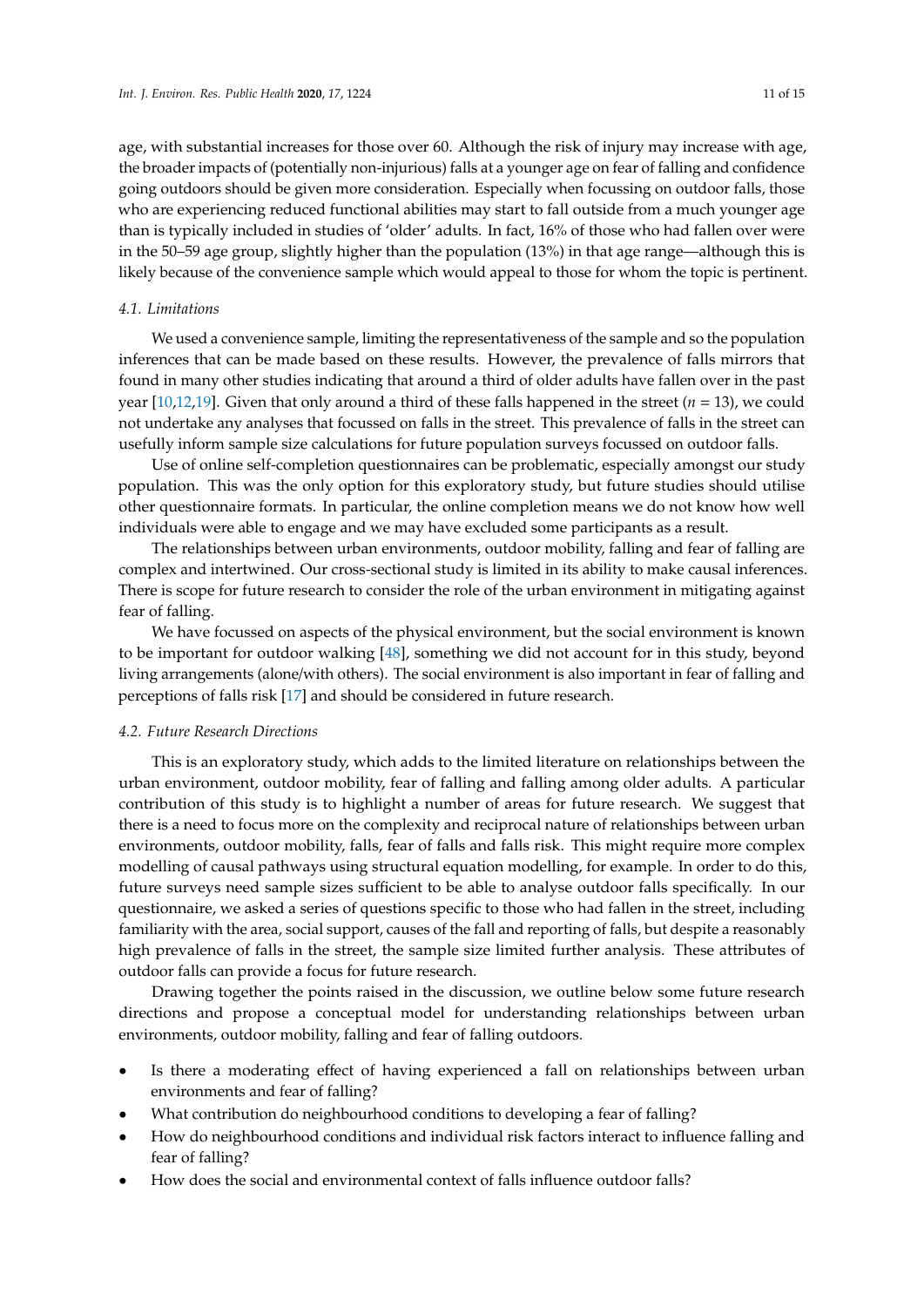- What is the relationship between the urban environment, outdoor mobility, falls and fear of falling in deprived areas, where neighbourhood conditions are likely to be poorer and rates of walking higher?
- Does new evidence support the conceptualisation of reciprocal and complex relationships between falling, fear of falling and outdoor mobility, and the contribution of urban environments and individual risk factors (Figure 1)  $\,$

<span id="page-11-0"></span>



#### **5. Conclusions**

This study contributes to an emerging literature considering the urban environment as a risk factor for falls and fear of falling. We found associations between two measures of the neighbourhood environment: neighbourhood conditions and perceived accessibility, and a fear of falling over outdoors. Relationships between the neighbourhood environment and falling did not hold after adjusting for covariates, but our measure was not specific to outdoor falls.

Falls are a considerable public health concern from an injury perspective, but more attention needs to be paid to the ongoing implications of falls for outdoor mobility, fear of falling and experiences of the urban environment. Furthermore, the implications of fear of falling, regardless of having experienced a fall, in relation to the urban environment demand more attention, given the implications of fear of falling for outdoor mobility and quality of life. Understanding the perspectives and experiences of the urban environment among those who have fallen or fear falling can be important for prevention programmes [\[49\]](#page-14-11).

Falls, fear of falling and moderation of daily activities to avoid potential falls can all negatively influence the wellbeing of older adults. They do so by limiting meaningful activities outside the home, by compromising the enjoyment (and other physical and mental benefits) of movement itself, and by restricting people's own sense of their potential to move. A better understanding of the complex relationships between the different variables explored in this paper could facilitate the development of effective programmes to help people maintain quality of life into later older age. Relevant programmes could include infrastructural works, urban planning protocols, physical conditioning and exercise programmes and psychological tools and techniques to help with fear management. Currently, however, it is difficult to determine an appropriate mix of such programmes. In the context of globally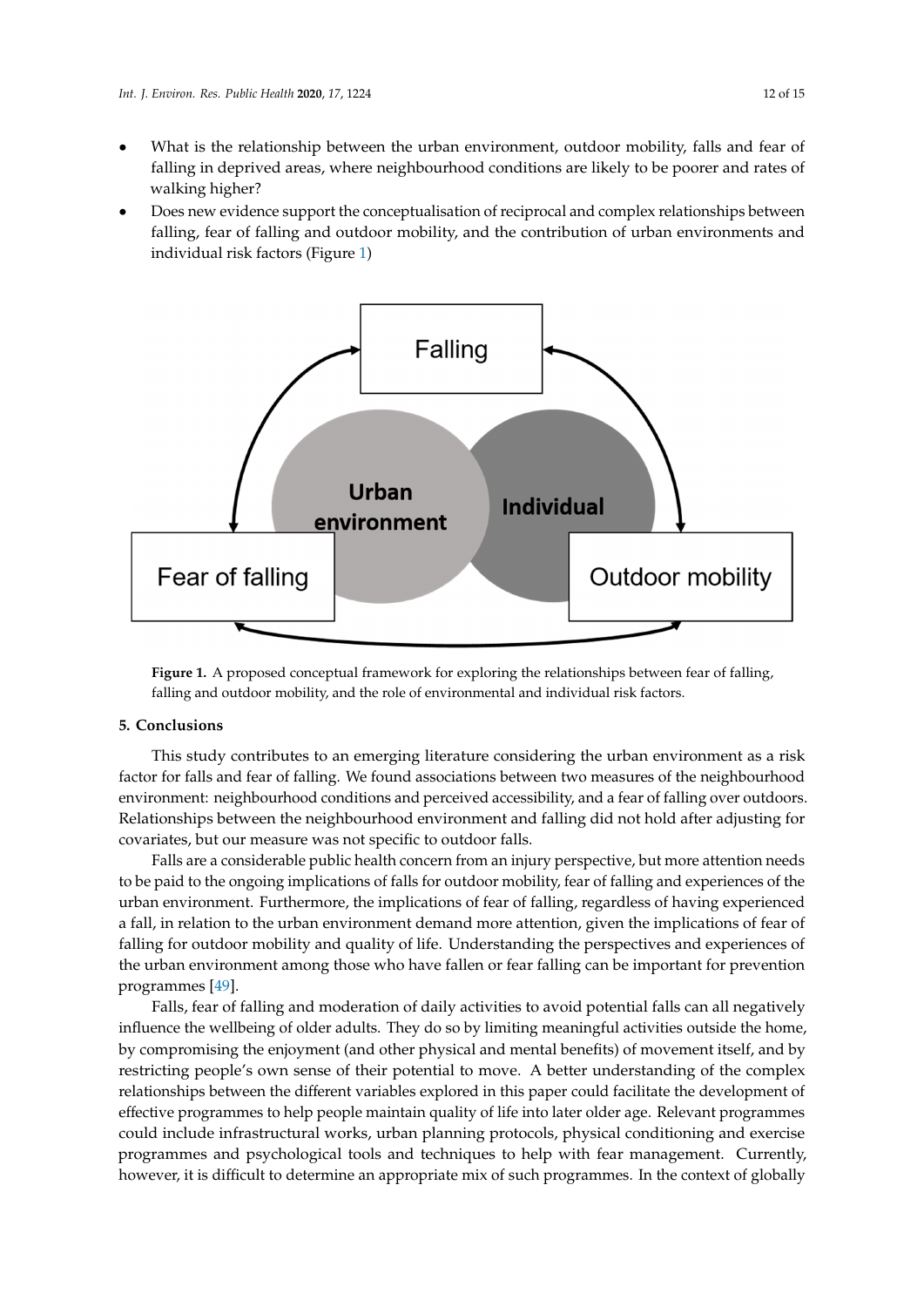ageing populations, improving understandings of this topic could increase the efficacy of government spending as well as improving quality of life for ageing populations around the world.

**Author Contributions:** Conceptualization, A.C. and M.T.; methodology, A.C. and H.F.; formal analysis, A.C.; investigation, A.C. and H.F.; data curation, A.C.; writing—original draft preparation, A.C.; writing—review and editing, H.F. and M.T; visualization, A.C.; supervision, A.C. and M.T.; project administration, A.C. and M.T.; funding acquisition, A.C. and M.T.

**Funding:** This research was funded by a seed-funding grant from the University of Canterbury Geospatial Research Institute. The APC was waived.

**Acknowledgments:** The authors would like to thank the research participants and community organisations without whom this research would not be possible. In particular we are grateful to the following organisations for sharing the survey-link with their networks: AgeConcern Canterbury, Elder Care Canterbury, the Earthquake Disability Leadership Group, Sport Canterbury, University of the Third Age (U3A), Canterbury Workers Education Association and Otautahi Community Housing Trust. We also thank Paul Beere and Rita Dionisio for conceptual ¯ and research design insights at the early stages of the project, and Anna-Lena van der Vlugt for helping with the early stages of analysis.

**Conflicts of Interest:** The authors declare no conflict of interest. The funders had no role in the design of the study; in the collection, analyses, or interpretation of data; in the writing of the manuscript, or in the decision to publish the results.

# **References**

- <span id="page-12-0"></span>1. Schwanen, T.; Ziegler, F. Wellbeing, independence and mobility: An introduction. *Ageing Soc.* **2011**, *31*, 719–733. [\[CrossRef\]](http://dx.doi.org/10.1017/S0144686X10001467)
- 2. Gatrell, A.C. Therapeutic mobilities: Walking and 'steps' to wellbeing and health. *Health Place* **2013**, *22*, 98–106. [\[CrossRef\]](http://dx.doi.org/10.1016/j.healthplace.2013.04.002) [\[PubMed\]](http://www.ncbi.nlm.nih.gov/pubmed/23666145)
- 3. Curl, A.; Clark, J. Health, Wellbeing and Quality of Life. In *Transport Matters*; Docherty, I., Shaw, J., Eds.; Policy Press: Bristol, UK, 2019.
- 4. Lawton, M.P.; Nahemow, L. Ecology and the aging process. In *The Psychology of Adult Development and Aging*; Eisdorfer, C., Lawton, P.M., Eds.; American Psychological Association: Washington, DC, USA, 1973; pp. 619–674.
- 5. Nordbakke, S.; Schwanen, T. Well-being and Mobility: A Theoretical Framework and Literature Review Focusing on Older People. *Mobilities* **2013**, *9*, 104–129. [\[CrossRef\]](http://dx.doi.org/10.1080/17450101.2013.784542)
- <span id="page-12-1"></span>6. Metz, D. Transport policy for an ageing population. *Transp. Rev.* **2003**, *23*, 375–386. [\[CrossRef\]](http://dx.doi.org/10.1080/0144164032000048573)
- <span id="page-12-2"></span>7. Bergland, A.; Thorsen, K.; Loland, N.W. The relationship between coping, self-esteem and health on outdoor walking ability among older adults in Norway. *Ageing Soc.* **2010**, *30*, 949–963. [\[CrossRef\]](http://dx.doi.org/10.1017/S0144686X1000022X)
- <span id="page-12-3"></span>8. Kerr, J.; Rosenberg, D.; Frank, L. The Role of the Built Environment in Healthy Aging: Community Design, Physical Activity, and Health among Older Adults. *J. Plan. Lit.* **2012**, *27*, 43–60. [\[CrossRef\]](http://dx.doi.org/10.1177/0885412211415283)
- <span id="page-12-4"></span>9. Lee, S.; Lee, C.; Ory, G.M. Association between Recent Falls and Changes in Outdoor Environments near Community-Dwelling Older Adults' Homes over Time: Findings from the NHATS Study. *Int. J. Environ. Res. Public Health* **2019**, *16*, 3230. [\[CrossRef\]](http://dx.doi.org/10.3390/ijerph16183230)
- <span id="page-12-5"></span>10. Skelton, D.; Todd, C. *What Are the Main Risk Factors for Falls Amongst Older People and What Are the Most E*ff*ective Interventions to Prevent These Falls?* WHO Regional Office for Europe Copenhagen: Copenhagen, Denmark, 2004.
- <span id="page-12-6"></span>11. Kelsey, J.L.; Procter-Gray, E.; Hannan, M.T.; Li, W. Heterogeneity of falls among older adults: Implications for public health prevention. *Am. J. Public Health* **2012**, *102*, 2149–2156. [\[CrossRef\]](http://dx.doi.org/10.2105/AJPH.2012.300677)
- <span id="page-12-7"></span>12. Li, W.; Procter-Gray, E.; Lipsitz, L.A.; Leveille, S.G.; Hackman, H.; Biondolillo, M.; Hannan, M.T. Utilitarian Walking, Neighborhood Environment, and Risk of Outdoor Falls Among Older Adults. *Am. J. Public Health* **2014**, *104*, e30–e37. [\[CrossRef\]](http://dx.doi.org/10.2105/AJPH.2014.302104)
- <span id="page-12-8"></span>13. Li, W.; Keegan, T.H.; Sternfeld, B.; Sidney, S.; Quesenberry, C.P., Jr.; Kelsey, J.L. Outdoor falls among middle-aged and older adults: A neglected public health problem. *Am. J. Public Health* **2006**, *96*, 1192–1200. [\[CrossRef\]](http://dx.doi.org/10.2105/AJPH.2005.083055)
- <span id="page-12-9"></span>14. Chippendale, T.; Boltz, M. Outdoor Fall Experiences: An Exploratory Study of Urban and Suburban Dwelling Older Adults. *Phys. Occup. Ther. Geriatr.* **2018**, *36*, 234–244. [\[CrossRef\]](http://dx.doi.org/10.1080/02703181.2018.1495677)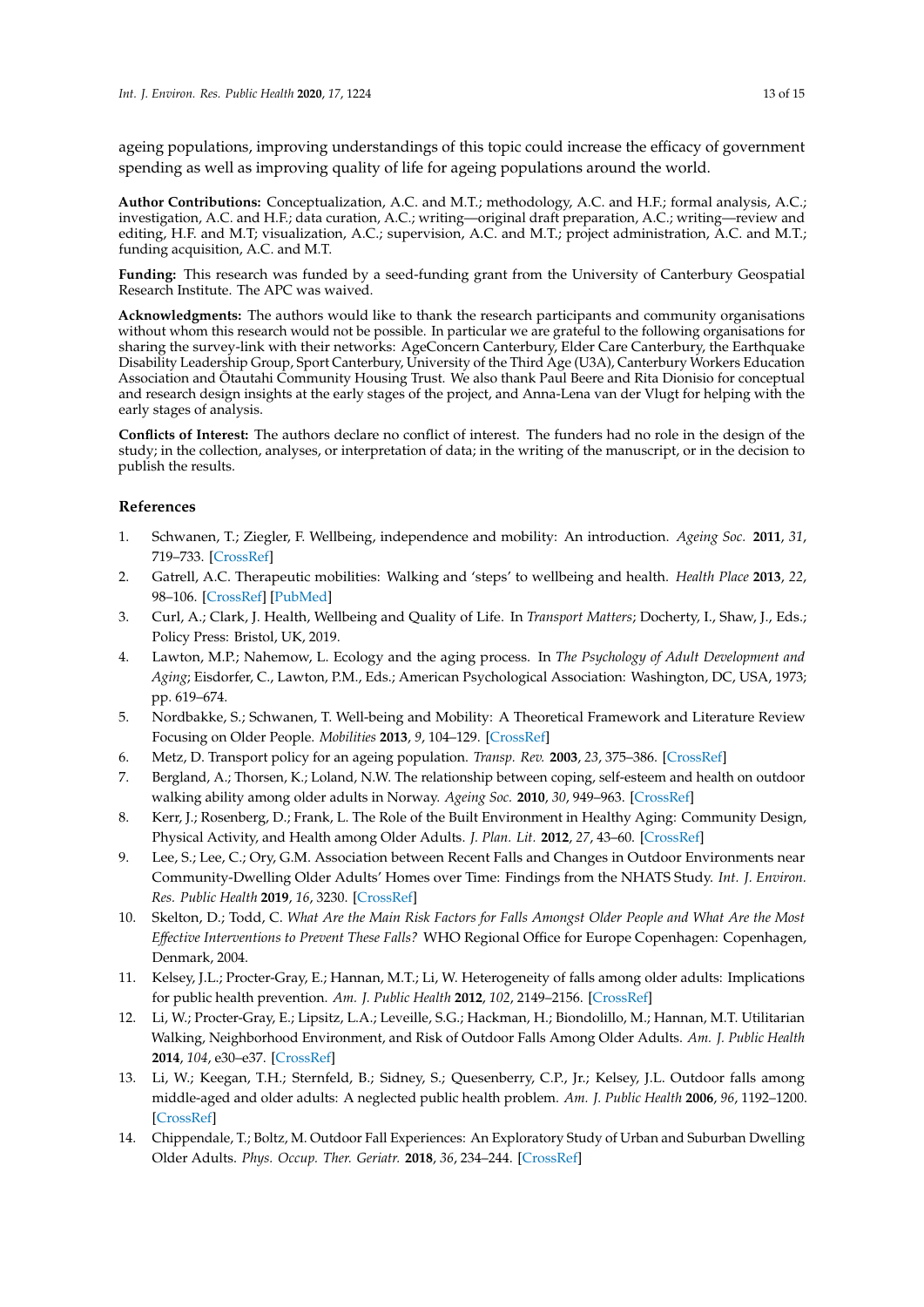- <span id="page-13-16"></span>15. Curl, A.; Thompson, C.W.; Aspinall, P.; Ormerod, M. Developing an audit checklist to assess outdoor falls risk. *Proc. Inst. Civ. Eng. Urban Des. Plan.* **2016**, *169*, 138–153. [\[CrossRef\]](http://dx.doi.org/10.1680/udap.14.00056) [\[PubMed\]](http://www.ncbi.nlm.nih.gov/pubmed/27166968)
- <span id="page-13-14"></span>16. Chippendale, T.; Boltz, M. The neighborhood environment: Perceived fall risk, resources, and strategies for fall prevention. *Gerontologist* **2015**, *55*, 575–583. [\[CrossRef\]](http://dx.doi.org/10.1093/geront/gnu019) [\[PubMed\]](http://www.ncbi.nlm.nih.gov/pubmed/24836115)
- <span id="page-13-0"></span>17. Nyman, S.R.; Ballinger, C.; Phillips, J.E.; Newton, R. Characteristics of outdoor falls among older people: A qualitative study. *BMC Geriatr.* **2013**, *13*, 125. [\[CrossRef\]](http://dx.doi.org/10.1186/1471-2318-13-125) [\[PubMed\]](http://www.ncbi.nlm.nih.gov/pubmed/24245830)
- <span id="page-13-1"></span>18. Satariano, W.A.; Wang, C.; Kealey, M.E.; Kurtovich, E.; Phelan, E.A. Risk Profiles for Falls among Older Adults: New Directions for Prevention. *Front. Public Health* **2017**, *5*, 142. [\[CrossRef\]](http://dx.doi.org/10.3389/fpubh.2017.00142) [\[PubMed\]](http://www.ncbi.nlm.nih.gov/pubmed/28824893)
- <span id="page-13-2"></span>19. Wijlhuizen, G.J.; de Jong, R.; Hopman-Rock, M. Older persons afraid of falling reduce physical activity to prevent outdoor falls. *Prev. Med.* **2007**, *44*, 260–264. [\[CrossRef\]](http://dx.doi.org/10.1016/j.ypmed.2006.11.003)
- <span id="page-13-3"></span>20. Bath, P.A.; Morgan, K. Differential risk factor profiles for indoor and outdoor falls in older people living at home in Nottingham, UK. *Eur. J. Epidemiol.* **1999**, *15*, 65–73. [\[CrossRef\]](http://dx.doi.org/10.1023/A:1007531101765)
- <span id="page-13-4"></span>21. Tinetti, M.E.; Powell, L. Fear of Falling and Low Self-efficacy: A Cause of Dependence in Elderly Persons. *J. Gerontol.* **1993**, *48*, 35–38. [\[CrossRef\]](http://dx.doi.org/10.1093/geronj/48.Special_Issue.35)
- <span id="page-13-5"></span>22. Chippendale, T.; Lee, C.D. Characteristics and fall experiences of older adults with and without fear of falling outdoors. *Aging Ment. Health* **2018**, *22*, 849–855. [\[CrossRef\]](http://dx.doi.org/10.1080/13607863.2017.1309639)
- <span id="page-13-6"></span>23. Lee, S.; Lee, C.; Rodiek, S. Outdoor exposure and perceived outdoor environments correlated to fear of outdoor falling among assisted living residents. *Aging Ment. Health* **2019**. [\[CrossRef\]](http://dx.doi.org/10.1080/13607863.2019.1647139)
- 24. Kempen, G.I.J.M.; van Haastregt, J.C.M.; McKee, K.J.; Delbaere, K.; Zijlstra, G.A.R. Socio-demographic, health-related and psychosocial correlates of fear of falling and avoidance of activity in community-living older persons who avoid activity due to fear of falling. *BMC Public Health* **2009**, *9*, 170. [\[CrossRef\]](http://dx.doi.org/10.1186/1471-2458-9-170) [\[PubMed\]](http://www.ncbi.nlm.nih.gov/pubmed/19490640)
- 25. Perez-Jara, J.; Walker, D.; Heslop, P.; Robinson, S. Measuring fear of falling and its effect on quality of life and activity. *Rev. Clin. Gerontol.* **2010**, *20*, 277–287. [\[CrossRef\]](http://dx.doi.org/10.1017/S0959259810000237)
- 26. Smith, A.R.; Chen, C.; Clarke, P.; Gallagher, N.A. Trajectories of Outdoor Mobility in Vulnerable Community-Dwelling Elderly: The Role of Individual and Environmental Factors. *J. Aging Health* **2015**, *28*, 796–811. [\[CrossRef\]](http://dx.doi.org/10.1177/0898264315611665) [\[PubMed\]](http://www.ncbi.nlm.nih.gov/pubmed/26486782)
- <span id="page-13-8"></span>27. Scheffer, A.C.; Schuurmans, M.J.; van Dijk, N.; van der Hooft, T.; de Rooij, S.E. Fear of falling: Measurement strategy, prevalence, risk factors and consequences among older persons. *Age Ageing* **2008**, *37*, 19–24. [\[CrossRef\]](http://dx.doi.org/10.1093/ageing/afm169)
- <span id="page-13-7"></span>28. Suzuki, M.; Ohyama, N.; Yamada, K.; Kanamori, M. The relationship between fear of falling, activities of daily living and quality of life among elderly individuals. *Nurs. Health Sci.* **2002**, *4*, 155–161. [\[CrossRef\]](http://dx.doi.org/10.1046/j.1442-2018.2002.00123.x)
- <span id="page-13-9"></span>29. Zijlstra, G.A.; van Haastregt, J.C.; van Eijk, J.T.; van Rossum, E.; Stalenhoef, P.A.; Kempen, G.I. Prevalence and correlates of fear of falling, and associated avoidance of activity in the general population of community-living older people. *Age Ageing* **2007**, *36*, 304–309. [\[CrossRef\]](http://dx.doi.org/10.1093/ageing/afm021)
- <span id="page-13-10"></span>30. Friedman, S.M.; Munoz, B.; West, S.K.; Rubin, G.S.; Fried, L.P. Falls and Fear of Falling: Which Comes First? A Longitudinal Prediction Model Suggests Strategies for Primary and Secondary Prevention. *J. Am. Geriatr. Soc.* **2002**, *50*, 1329–1335. [\[CrossRef\]](http://dx.doi.org/10.1046/j.1532-5415.2002.50352.x)
- <span id="page-13-11"></span>31. Koohsari, M.J.; Badland, H.; Giles-Corti, B. (Re)Designing the built environment to support physical activity: Bringing public health back into urban design and planning. *Cities* **2013**, *35*, 294–298. [\[CrossRef\]](http://dx.doi.org/10.1016/j.cities.2013.07.001)
- <span id="page-13-12"></span>32. Musselwhite, C.; Scott, T. Developing A Model of Mobility Capital for An Ageing Population. *Int. J. Environ. Res. Public Health* **2019**, *16*, 3327. [\[CrossRef\]](http://dx.doi.org/10.3390/ijerph16183327)
- <span id="page-13-13"></span>33. Franke, T.; Tong, C.; Ashe, M.C.; McKay, H.; Sims-Gould, J.; Team, T.W.T.T. The secrets of highly active older adults. *J. Aging Stud.* **2013**, *27*, 398–409. [\[CrossRef\]](http://dx.doi.org/10.1016/j.jaging.2013.09.003)
- <span id="page-13-15"></span>34. Lee, S.; Lee, C.; Ory, M.G.; Won, J.; Towne, S.D.; Wang, S.; Forjuoh, S.N. Fear of Outdoor Falling among Community-Dwelling Middle-Aged and Older Adults: The Role of Neighborhood Environments. *Gerontologist* **2018**, *58*, 1065–1074. [\[CrossRef\]](http://dx.doi.org/10.1093/geront/gnx123)
- <span id="page-13-17"></span>35. Yardley, L.; Beyer, N.; Hauer, K.; Kempen, G.; Piot-Ziegler, C.; Todd, C. Development and initial validation of the Falls Efficacy Scale-International (FES-I). *Age Ageing* **2005**, *34*, 614–619. [\[CrossRef\]](http://dx.doi.org/10.1093/ageing/afi196)
- <span id="page-13-18"></span>36. Hill, K.D.; Schwarz, J.A.; Kalogeropoulos, A.J.; Gibson, S.J. Fear of falling revisited. *Arch. Phys. Med. Rehabil.* **1996**, *77*, 1025–1029. [\[CrossRef\]](http://dx.doi.org/10.1016/S0003-9993(96)90063-5)
- <span id="page-13-19"></span>37. Shrive, F.M.; Stuart, H.; Quan, H.; Ghali, W.A. Dealing with missing data in a multi-question depression scale: A comparison of imputation methods. *BMC Med. Res. Methodol.* **2006**, *6*, 57. [\[CrossRef\]](http://dx.doi.org/10.1186/1471-2288-6-57)